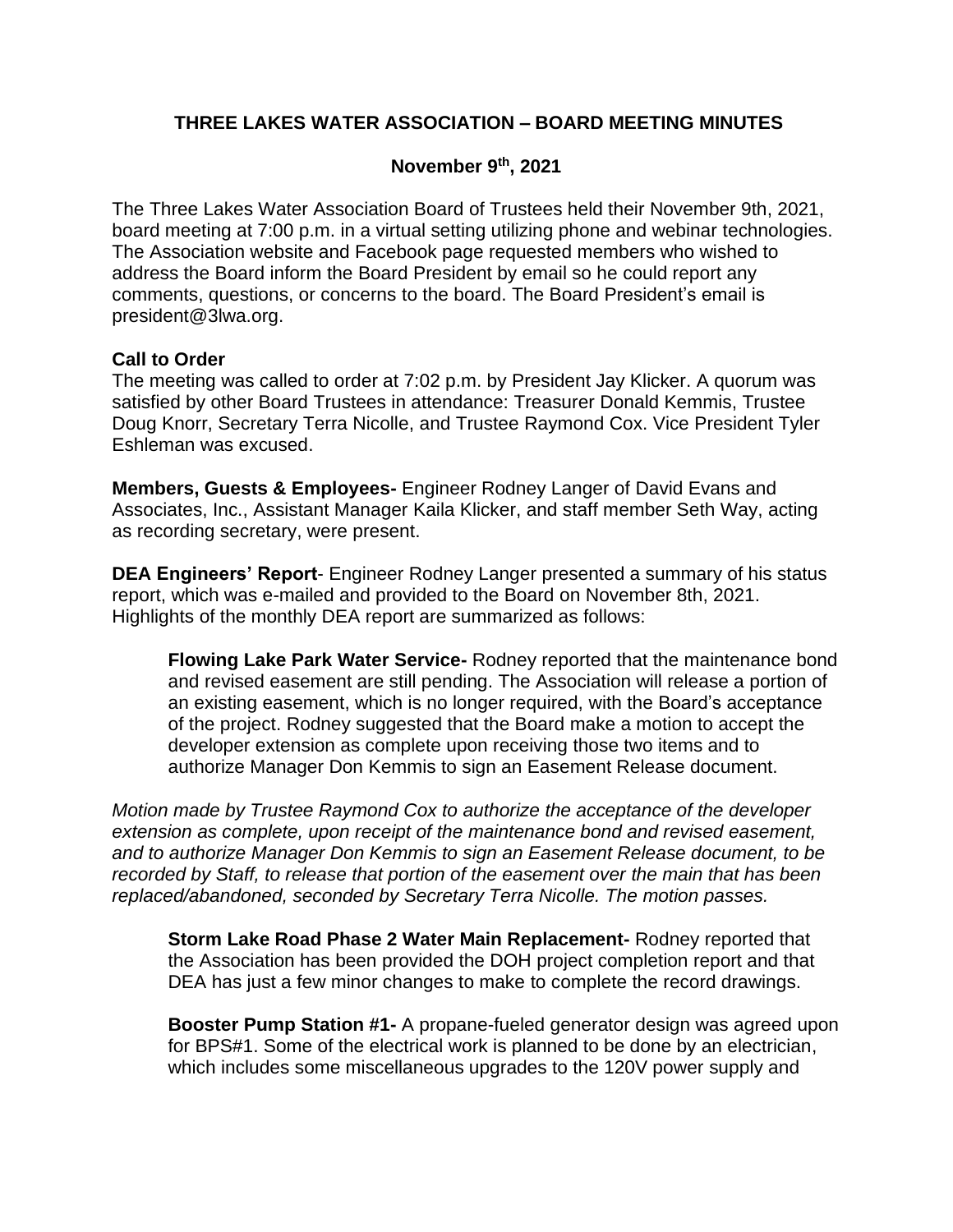some work on the lighting. An estimated project cost was created, emailed to staff on November  $4<sup>th</sup>$  and utilized to calculate the current fiscal year budget.

**Sequoia Ridge Estates, Lots 3 and 4 DE-** Nothing new to report.

**Water System Plan (WSP) Update-** DEA has created a proposal for a full WSP update. See new business.

### **Manager & Cross Connection Report**

Assistant Manager Kaila Klicker presented a summary of the Manager's Report, which was e-mailed and provided to the Board on November 9<sup>th</sup>, 2021. Highlights of the monthly manager's report are summarized as follows: Staff's time has been split searching for a water main leak. The Association is currently waiting for notification from PumpTech that the new pump for BPS#1 has been received so that installation can be scheduled. BPS#2's generator is currently displaying a fault and the cause has yet to be figured out. No communication has been received from Tilson Tech or Verizon since Manager Kemmis' last request on October 15<sup>th</sup> for additional information on their plan submittal. Staff is working with Core & Main to implement a new meter reading handheld upgrade. A mobile hotspot has been acquired to allow on-call personnel to have backup internet access for the SCADA system. An updated water system map is currently being completed by DEA. The Association's CPA completed the 990-tax filing. The filing was reviewed by Staff and was signed by President Jay Klicker for e-filing. The Association's auto, liability, and umbrella insurance through Bancorp was renewed on Oct. 27<sup>th</sup>. Our current Certificate of Liability was emailed to Snohomish County as was requested.

### **Approval of October 12th Board Meeting Minutes**

*Motion made by Trustee Doug Knorr to approve October's Minutes, seconded by Treasurer Don Kemmis. The motion passes.*

# **Officers Reports**

**Treasurer Report and Pay Bills-** Manager Donald Kemmis presented a summary of the treasurer report. The financial report was prepared and distributed to the Board summarizing the financial position through November 9<sup>th</sup>, 2021 (attached). Total funds on hand are \$1,256,264.85. One transfer was made for \$60,000.00 to cover the bills from the KeyBank account. Reports were provided for the past month's expenses, prepaid invoices, and payroll summary. Checks were presented to be signed once authorized by the board. Currently there is one bank account that is slightly above the FDIC limit.

> Current Financial Info General Funds- \$409,908.56 Capital- \$785,639.36 Reserve- \$60,716.93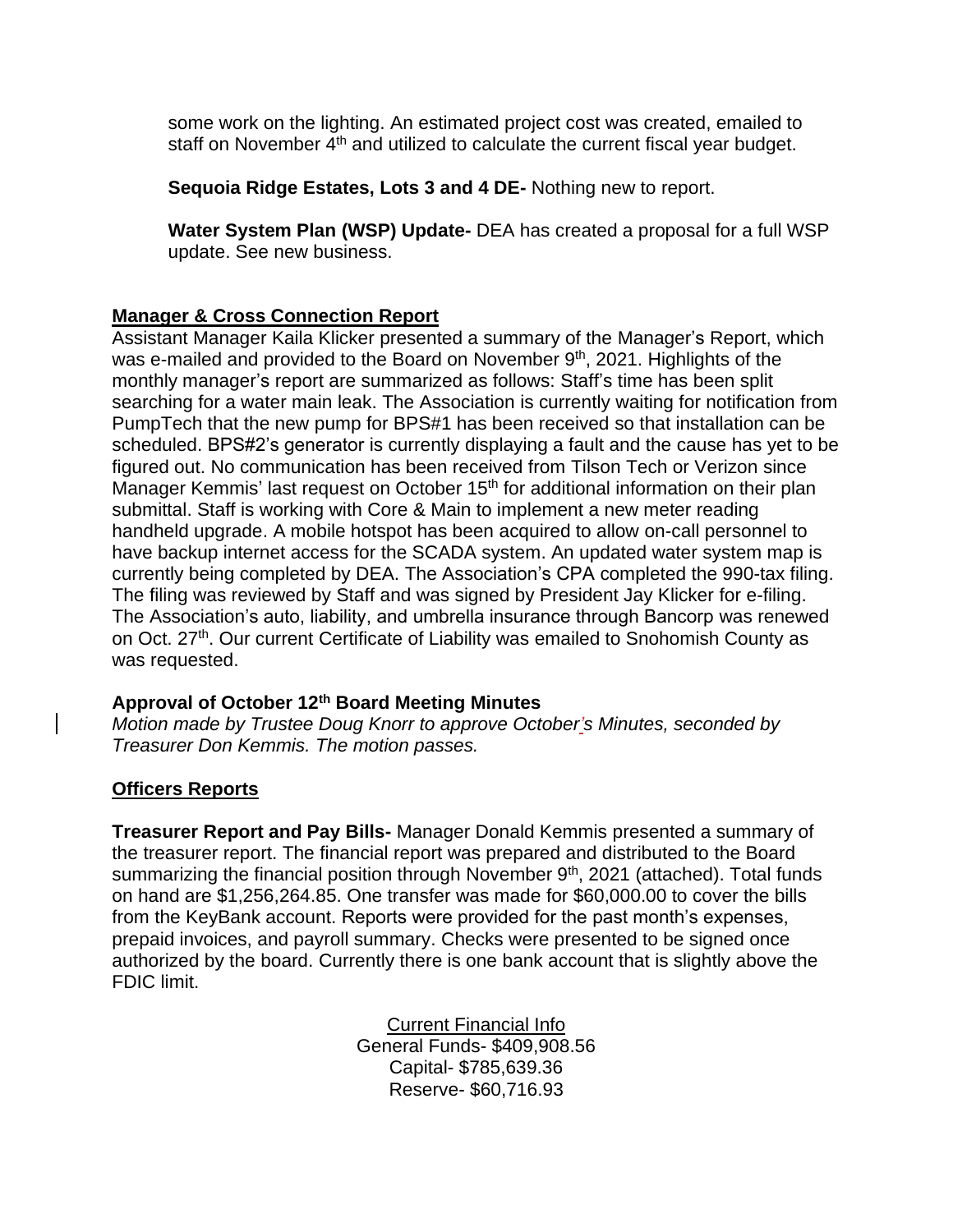### Total Expenses- \$78,722.05

Funds were transferred to the Standpipe, Pump House, and Mero restricted accounts.

*Motion made by Trustee Doug Knorr to approve payment of the bills as presented, seconded by Secretary Terra Nicolle. The motion passes.*

**President-** Signed the document for the 990-tax filing and reviewed the draft budget for fiscal year 2021/2022.

**Vice President-** Absent.

**Secretary-** No report.

**Treasurer-** Worked with staff and DEA on the draft budget for fiscal year 2021/2022.

# **Old Business**

**62nd Street Water Main Replacement-** The main break which occurred along 62nd St SE was successfully repaired with the assistance of PSTS. Hydrant work related to this project is being scheduled as time permits. Following the main break, a request was made by the Association to DEA for a preliminary cost estimate to replace the remaining 6" AC main from the point of this repair to 181<sup>st</sup> Ave SE. The total estimated project cost is \$170,000 for approximately 915 linear feet.

**Booster Pump Station #2-** PumpTech successfully installed the new impeller at BPS#2 on October 19<sup>th</sup> and it is currently our primary pump. It continues to run on its original 2005 soft starter. The soft starter for pump #3 has been backordered, so no installation is scheduled at this time.

### **New Business**

**Water Service Request-** The Association received a request from an individual who is just outside of our retail service area. PUD is their current retail provider and has provided a letter to the individual that indicates they cannot provide service. The Association is currently coordinating with PUD for information on what type of agreement is required for us to serve potable water to this individual's parcel.

**Comprehensive Water System Plan-** Staff met with DEA to discuss and initiate the 2023 Comprehensive Water System Plan update. The Comprehensive Water System Plan is used to provide information to the state about our water system's age, condition, capacity, water usage, scope of service, operational and financial capacity, and planned improvements to maintain or expand the system. DEA is in coordination with Staff to gather resources and provided a proposed budget of \$80,000 for the scope of work. This plan is due by June 30<sup>th</sup>, 2023 and will be effective for 10 years upon approval.